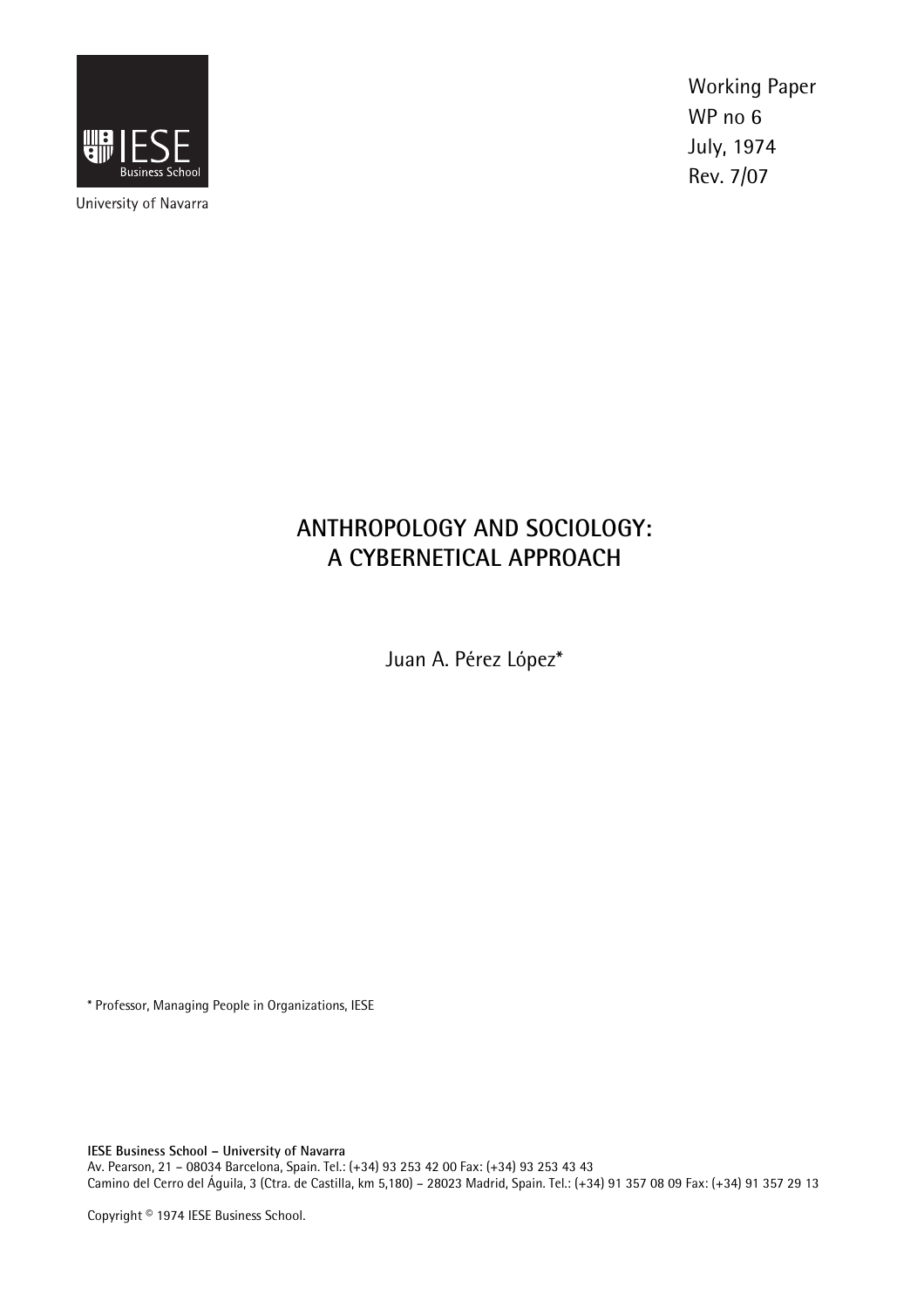## **ANTHROPOLOGY AND SOCIOLOGY. A CYBERNETICAL APPROACH1**

### **Cybernetics**

Cybernetics deals with the dynamical properties of different kinds of systems. It develops its analysis at a conceptual level, which might be said to correspond in physics to that of pure mechanics.

Every system appears as an entity which "supports" a particular relationship between a series of inputs and a series of outputs. Inputs can be seen as "stimuli" – actions of the environment upon the system – and outputs as "responses" – actions of the system upon the environment.

The analysis of those elements which help explain the behavior of the system, those which changes in the relationship between inputs and outputs that appear as a consequence of "learning" from accumulated experiences, constitutes the foundation of a very important system classification that categorizes them according to their "learning" capabilities. Three different kinds of systems can be considered:

- Stable systems
- Homeostatic (or ultrastable) systems
- Freely-adaptive systems

In all of these cases, "learning" refers to the property of a system by which it has the capacity to take advantage of past experiences in order to change its former ways of reaction to any particular stimulus, searching for better paths towards a "desired state" called "equilibrium". In order to understand the process, it helps to think of the system's structure description as a "decision rule" which relates stimuli to responses. Therefore, we have:

#### **Stable Systems**

-

Stable systems are those that do not change their decision rules. Experiences do not help mould or modify their responses to a particular stimulus. They do not "learn".

<sup>&</sup>lt;sup>1</sup> This paper was written in 1973 by Juan Antonio Pérez López, and revised by Josep M. Rosanas in 2007.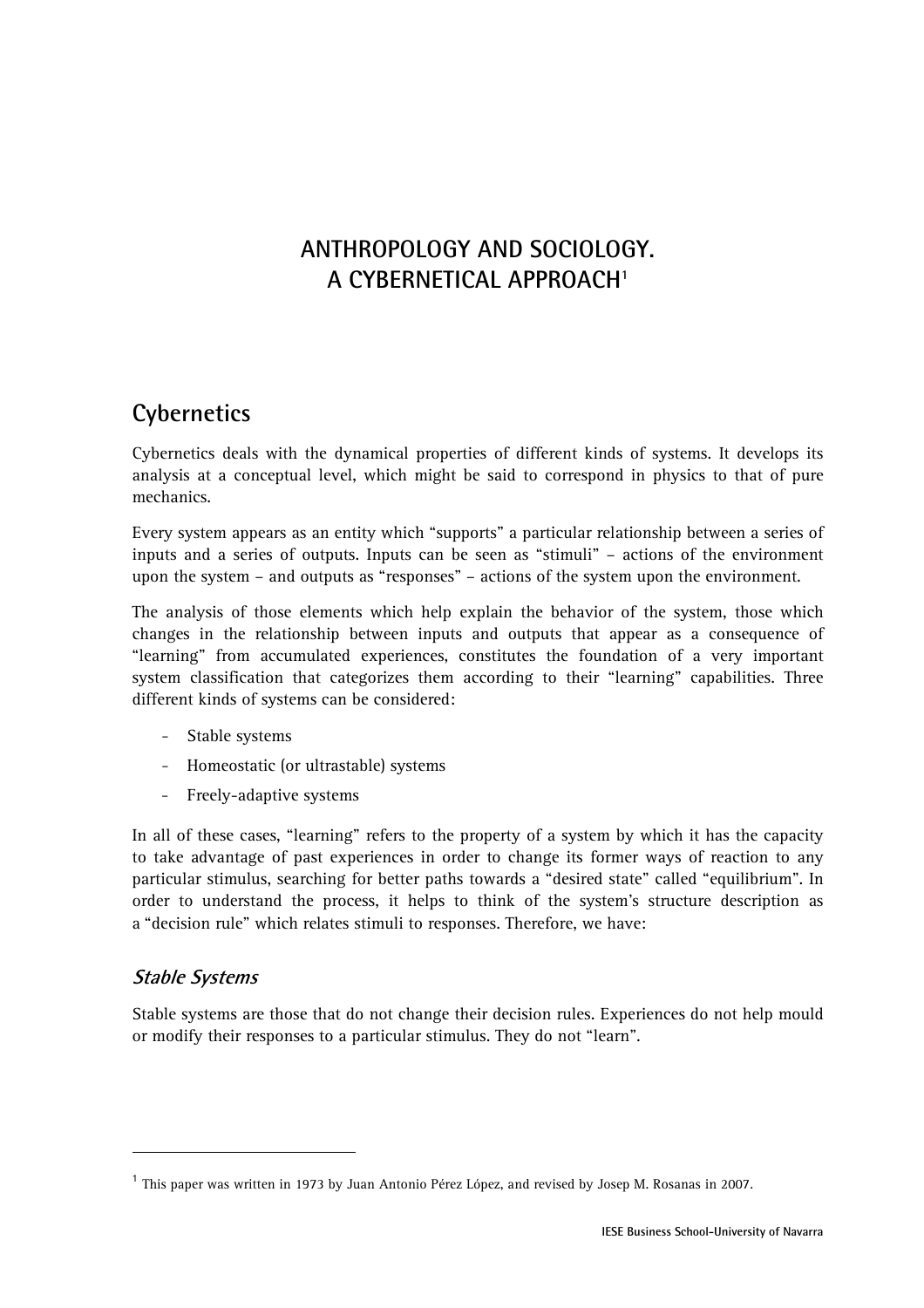### **Homeostatic (or ultrastable) Systems**

Homeostatics system are those that improve their decision rules by the accumulation of experiences. They make "better decisions" than those made previously, which over time helps them to move on towards "equilibrium". The system "learns", and this learning means that its structure is becoming a better tool to deal with those problems that the system may have to solve due to environmental changes.

Homeostatic systems are also called "simple-adaptive systems". They can be classified in two different sub-types:

- 1. The first sub-type assumes a perfect consistency between the evaluation of a response from the point of view of equilibrium (at a level that relates to system environment) and the evaluation of that response from the point of view of its contribution to learning.
- 2. The second sub-type does not assume that consistency. In order to account for this lack of congruence, it is necessary to accept two different "levels of equilibrium" in the system: "Internal (or structural) equilibrium" and "external equilibrium". Systems of the second sub-type constitute the analytical framework that is needed to understand the dynamical processes of the simplest systems with bi-valued actions. Because of such lack of consistency between the "value" of an action from the point of view of "external equilibrium" and the "value" of that same action from the point of view of "internal equilibrium", often the "best action" from one perspective is at the same time the "worst action" from the other. As a consequence, it is evident that it makes no sense to use the words "good" or "bad" to qualify the responses of these systems. These words implicitly assume a single level of equilibrium. To keep in mind the existence of two levels, we define the "effectiveness" of an action, as the "value" of that action from the point of view of its contribution towards external equilibrium; and we define "efficiency" as the "value" of an action from the point of view of its contribution towards achieving "internal equilibrium".

### **Freely-Adaptive Systems**

Freely-adaptive systems are those whose "decision rules" change as a consequence of experiences but without considering if the change is for good or for bad (i.e., whether the learning is "positive" or "negative"). Depending on the particular "history" of the system, it may "improve" or "jeopardize" its capabilities for adaptation. Evaluation of actions of freely-adaptive systems should be made from three different points of view:

- 1. *"Effectiveness" (of an action):* Evaluation of the action contribution towards external equilibrium.
- 2. *"Efficiency" (of an action):* Evaluation of the action contribution towards internal equilibrium.
- 3. *"Consistency" (of an action):* Evaluation of the action consequences on "future consistency" between "effectiveness" and "efficiency".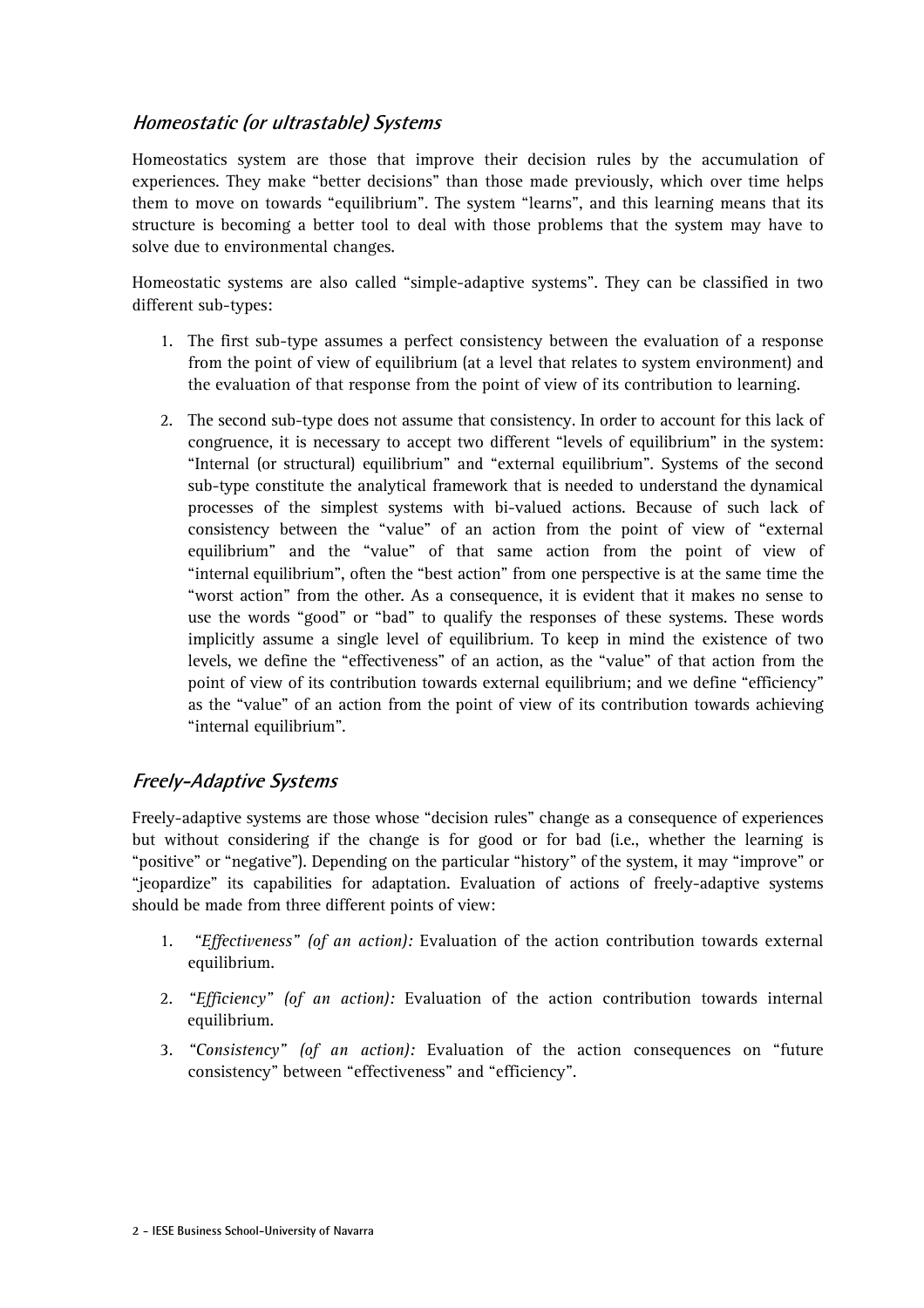"Consistent actions" are those that develop in the system those capabilities that help to eliminate any "decision" which could produce "negative learning".

Freely-adaptive systems constitute a "model" that describes the decision-making processes of any problem-solver that wants to solve two different problems simultaneously. This "model" helps to understand the process of synthesis.

It may be useful to compare the behavior of a freely-adaptive system to an homeostatic one, because both of them apply a "trial and error" process to learn. Such a process would ensure a "total equilibrium" for the homeostatic system: the behavior of the system could be represented by a series of waves which would converge along a line representing the "optimal behavior". In contrast, in the case of a freely-adaptive system, the process would not ensure the accomplishment of "equilibrium", unless any action chosen within the process were first to achieve consistency.

## **Cybernetical Analysis**

One of the possible applications of cybernetical analysis is assessing the characteristics required by those "mechanisms" which must perform the "functions" specified for all the different system models. A second possibility is trying to find the "behavioral laws" applicable to "organizations of systems" of a certain kind. The end products of such analysis would be the discovery of "organizational laws" related to organizational equilibrium and based on the properties required to ensure "equilibrium" for the elementary systems that constitute the organization. For instance, an "organization" of freely-adaptive systems is in itself a freely-adaptive system. Once we have approached the analysis of "organization" in that way, we have found several questions which should be answered to illuminate the process or needs required for achieving "equilibrium" within an organization. One example could be: What is the relationship between "effectiveness" for the elementary systems and "efficiency" of the whole organization?, etc. To answer these questions is far from simple. However, an answer is implicitly assumed whenever a decision is prescribed for the whole organization.

This area of research is likely to be very helpful to formalize the analysis of human problems. Freely-adaptive systems constitute a better "model" of human beings than those that are frequently (almost always implicitly) used. We can hope that the "laws" that will be found when analyzing the equilibrium process of freely-adaptive systems organization will be, in relation to applied sociology, what physical laws are to engineering.

The typology of systems described in the first part of this paper, makes clear that stable systems are particular cases of homeostatic systems, which in themselves are particular cases of freelyadaptive systems. For instance, if a freely-adaptive system gets a "device" added to eliminate any possibility of choosing inconsistent actions, it would become a homeostatic system of the second sub-type.

It seems logical that an observer, confronted with the problem of explaining the behavior of any system endowed with learning properties, should approach to the analysis using the framework required to explain the dynamics of freely-adaptive systems. The decision to adopt a "restricted framework" – such as that of an homeostatic system – then would have to be justified, because it assumes that learning will *always* be positive.